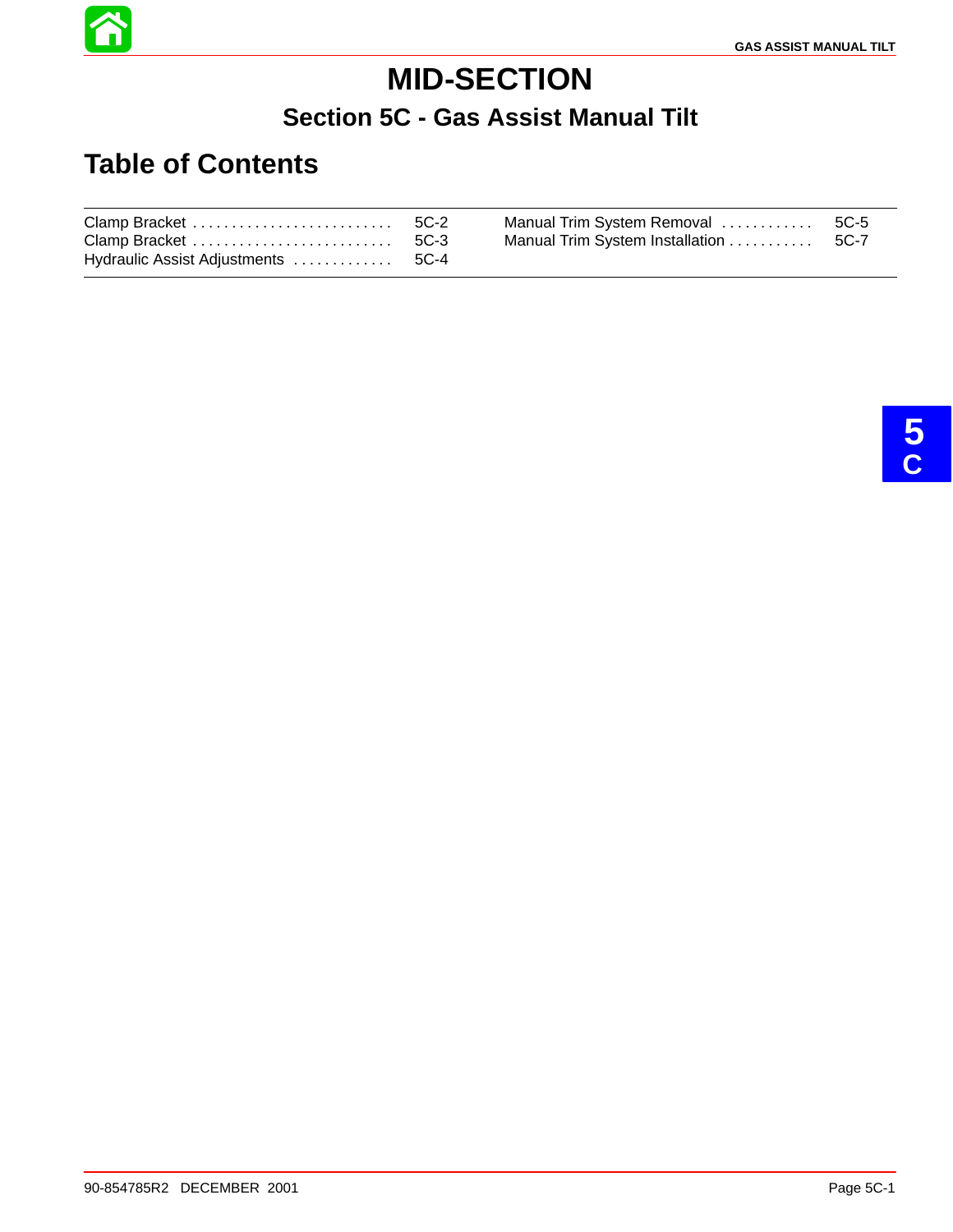

## **CLAMP BRACKET**



**7 C** Loctite 271 Thread Locker

**95** 2-4-C Marine Lubricant with Teflon

盯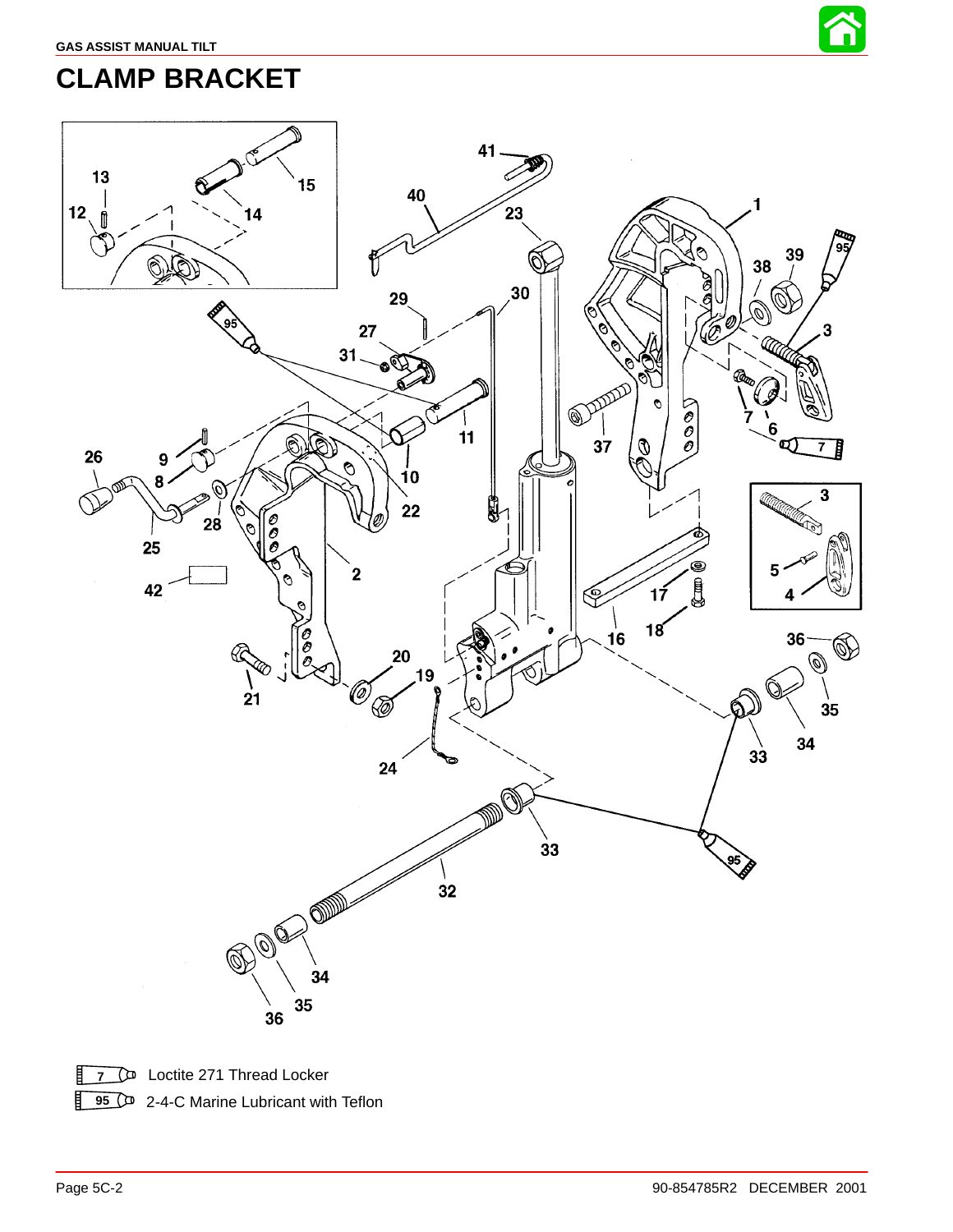

### **CLAMP BRACKET**

| REF.           |                | <b>TORQUE</b>                                            |         |             |                |
|----------------|----------------|----------------------------------------------------------|---------|-------------|----------------|
| NO.            | QTY.           | <b>DESCRIPTION</b>                                       | Ib. in. | Ib. ft.     | N·m            |
| 1              | 1              | CLAMP BRACKET (PORT) (BLACK)                             |         |             |                |
|                | 1              | CLAMP BRACKET (PORT) (GRAY)                              |         |             |                |
|                | $\mathbf{1}$   | CLAMP BRACKET (STBD) (BLACK)<br>USE W/ .56 O.D. Ref. #15 |         |             |                |
|                | 1              | CLAMP BRACKET (STBD) (GRAY)                              |         |             |                |
| $\overline{2}$ | $\mathbf{1}$   | CLAMP BRACKET (STBD) (BLACK)<br>USE W/ .75 O.D. Ref. #11 |         |             |                |
|                | $\mathbf{1}$   | CLAMP BRACKET (STBD) (GRAY)                              |         |             |                |
| 3              | $\overline{2}$ | THUMB SCREW ASSEMBLY                                     |         |             |                |
| 4              | $\overline{2}$ | <b>HANDLE</b>                                            |         |             |                |
| 5              | $\overline{c}$ | <b>MANUAL</b><br><b>RIVET</b>                            |         |             |                |
| 6              | $\overline{c}$ | <b>WASHER</b>                                            |         |             |                |
| $\overline{7}$ | $\overline{c}$ | SCREW (Hex shoulder)                                     | 60      |             | $\overline{7}$ |
| 8              | $\mathbf{1}$   | CAP-Tilt Stop Pin                                        |         |             |                |
| 9              | $\mathbf{1}$   | O.D. of Ref. # 11 is .75 &<br><b>ROLL PIN</b>            |         |             |                |
| 10             | 1              | Ref. #10 is NOT FLANGED<br><b>BUSHING</b>                |         |             |                |
| 11             | 1              | PIN-Tilt Stop                                            |         |             |                |
| 12             | 1              | CAP-Tilt Stop Pin                                        |         |             |                |
| 13             | $\mathbf{1}$   | <b>ROLL PIN</b><br>O.D. of Ref. # 15 is .56 &            |         |             |                |
| 14             | 1              | Ref. #14 is FLANGED<br><b>BUSHING</b>                    |         |             |                |
| 15             | 1              | PIN-Tilt Stop                                            |         |             |                |
| 16             | $\mathbf{1}$   | <b>ANODE</b>                                             |         |             |                |
| 17             | $\overline{c}$ | <b>WASHER</b>                                            |         |             |                |
| 18             | 2              | SCREW (M6 x 25)                                          | 60      |             | $\overline{7}$ |
| 19             | 4              | NUT (.500-20)                                            |         | Drive Tight |                |
| 20             | 4              | <b>WASHER</b>                                            |         |             |                |
| 21             | 4              | SCREW (.500-20 x 4 IN.)                                  |         |             |                |
| 22             | $\mathbf{1}$   | <b>DECAL-Tilt Lock</b>                                   |         |             |                |
| 23             | 1              | TRIM, Hydraulic assist                                   |         |             |                |
| 24             | $\mathbf{1}$   | <b>CABLE</b>                                             |         |             |                |
| 25             | 1              | <b>TILT LEVER</b>                                        |         |             |                |
| 26             | $\mathbf{1}$   | <b>TILT KNOB</b><br><b>GAS ASSIST TRIM</b>               |         |             |                |
| 27             | 1              | LEVER ARM                                                |         |             |                |
| 28             | $\mathbf{1}$   | <b>WAVE WASHER</b>                                       |         |             |                |
| 29             | 1              | ROLL PIN (1/8 x 3/4 IN.)                                 |         |             |                |
| 30             | 1              | <b>LINK</b>                                              |         |             |                |
| 31             | 1              | <b>NUT</b>                                               | 90      |             | 10             |
| 32             | 1              | ANCHOR PIN (14MM)                                        |         |             |                |
| 33             | $\overline{c}$ | <b>BUSHING</b>                                           |         |             |                |
| 34             | $\overline{2}$ | <b>GAS ASSIST TRIM &amp;</b><br><b>BUSHING</b>           |         |             |                |
| 35             | $\overline{2}$ | <b>POWER TRIM MOUNTING</b><br>WASHER                     |         |             |                |
| 36             | $\overline{2}$ | <b>NUT</b>                                               |         | 17.5        | 23.5           |
| 37             | 2              | <b>SCREW (M10 x 40)</b>                                  |         |             |                |
| 38             | $\overline{2}$ | <b>WASHER</b>                                            |         |             |                |
| 39             | $\overline{2}$ | <b>NUT</b>                                               |         | 28          | 38             |
| 40             | $\mathbf{1}$   | TILT LOCK PIN HANDLE-NON POWER TRIM                      |         |             |                |
| 41             | 1              | <b>SPRING</b>                                            |         |             |                |
| 42             | $\mathbf{1}$   | DECAL-Warning                                            |         |             |                |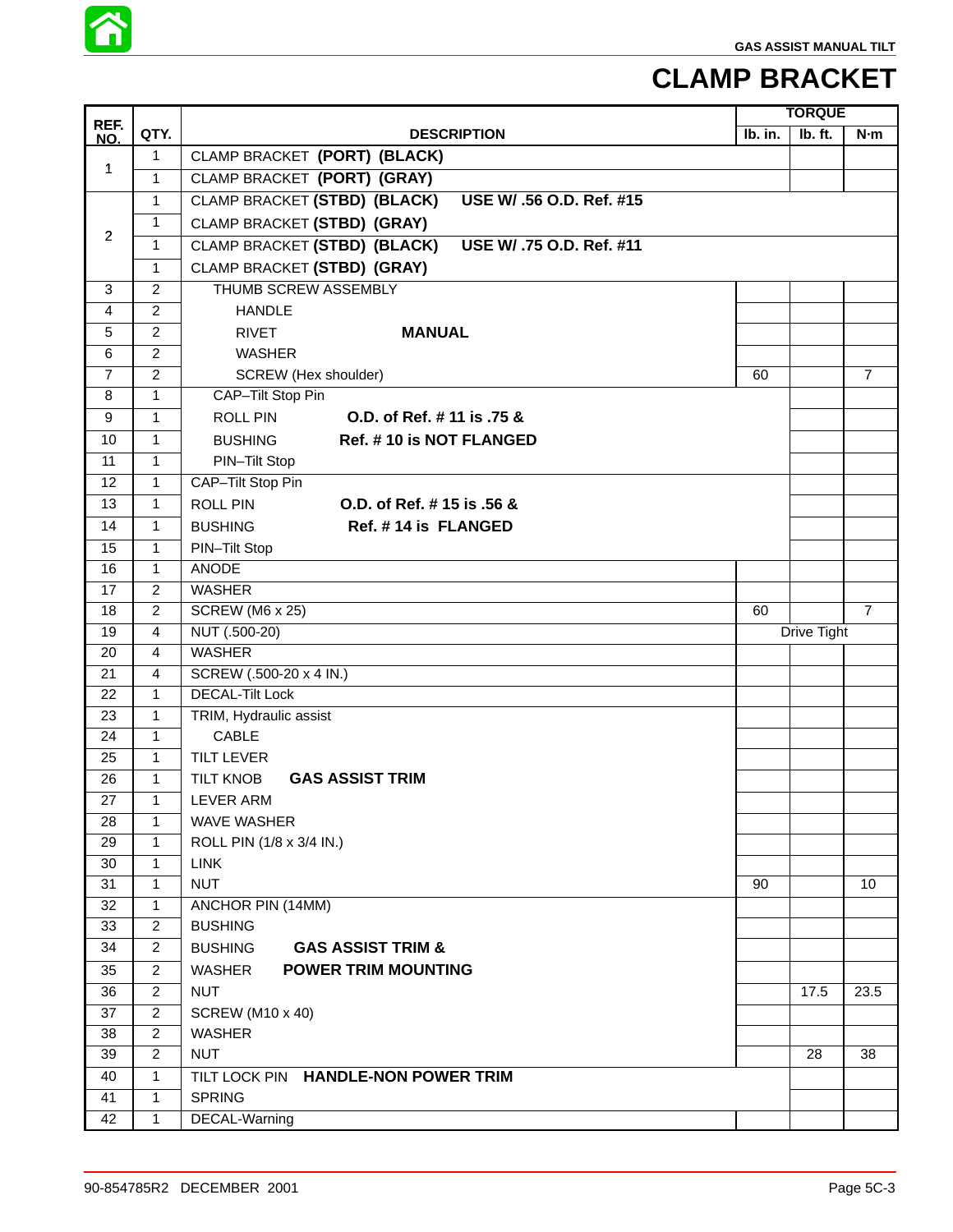

## <span id="page-3-0"></span>**Hydraulic Assist Adjustments**

#### **WARNING**

**This hydraulic assist system's contents are under pressure. Do not puncture disassemble or apply heat or flame.**

**IMPORTANT: If debris or leaking is found, unit must be replaced This hydraulic assist system is NOT SERVICEABLE. Replace as necessary.**

1. Check manual release cam adjustment. Cam must open and close freely. Adjust cam link rod as necessary.



**a -** Link Rod

- **b -** Manual Release Lever
- 2. Check for external leaks in the manual tilt system. Replace unit if leak is found.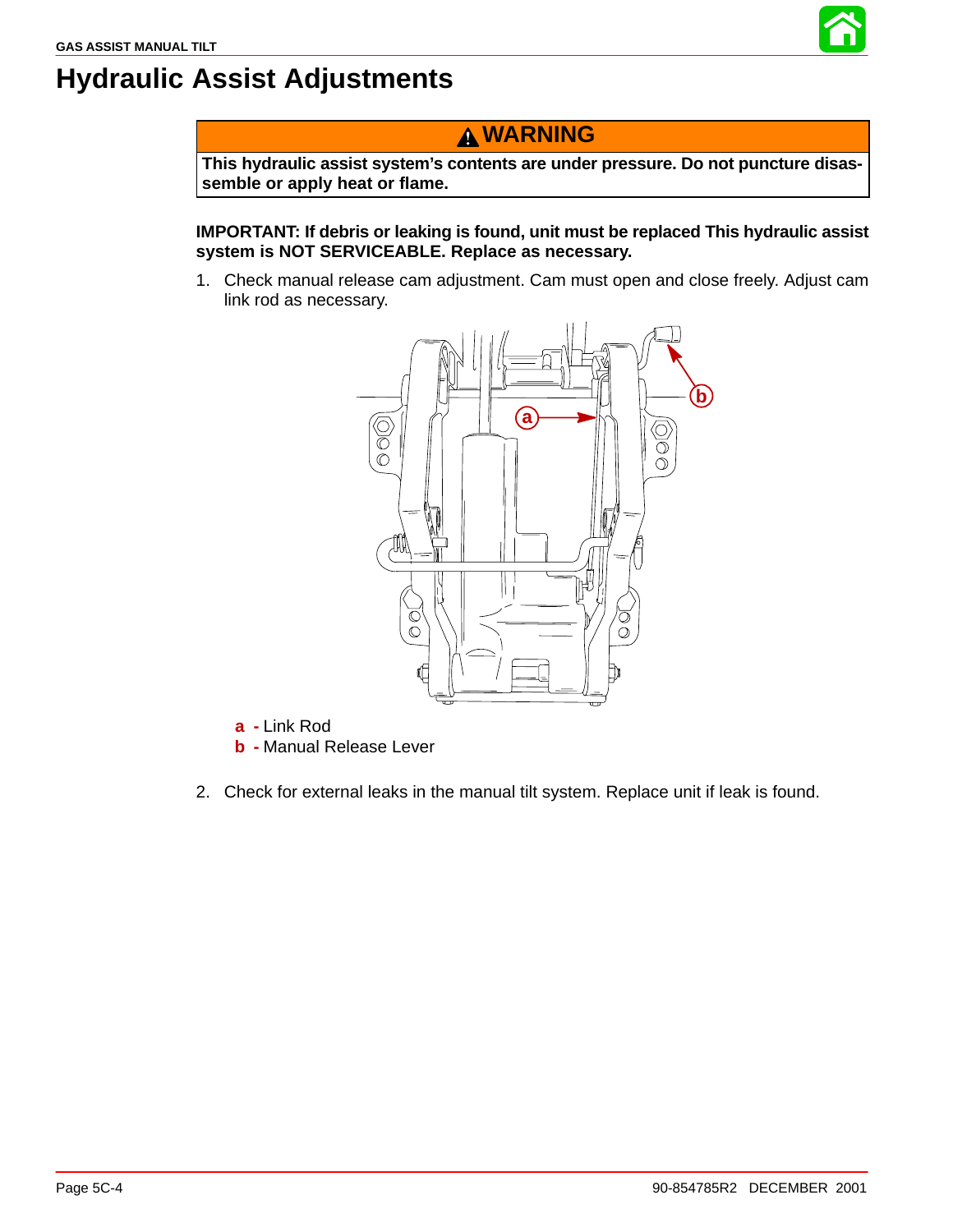## **Manual Trim System Removal**

1. Tilt outboard to the full up position and support with tilt stop pin.



- **a -** Tilt Stop Pin
- 2. Remove the trilobe pin.
- 3. Drive out the upper pivot pin.



**a -** Trilobe Pin **b -** Upper Pivot Pin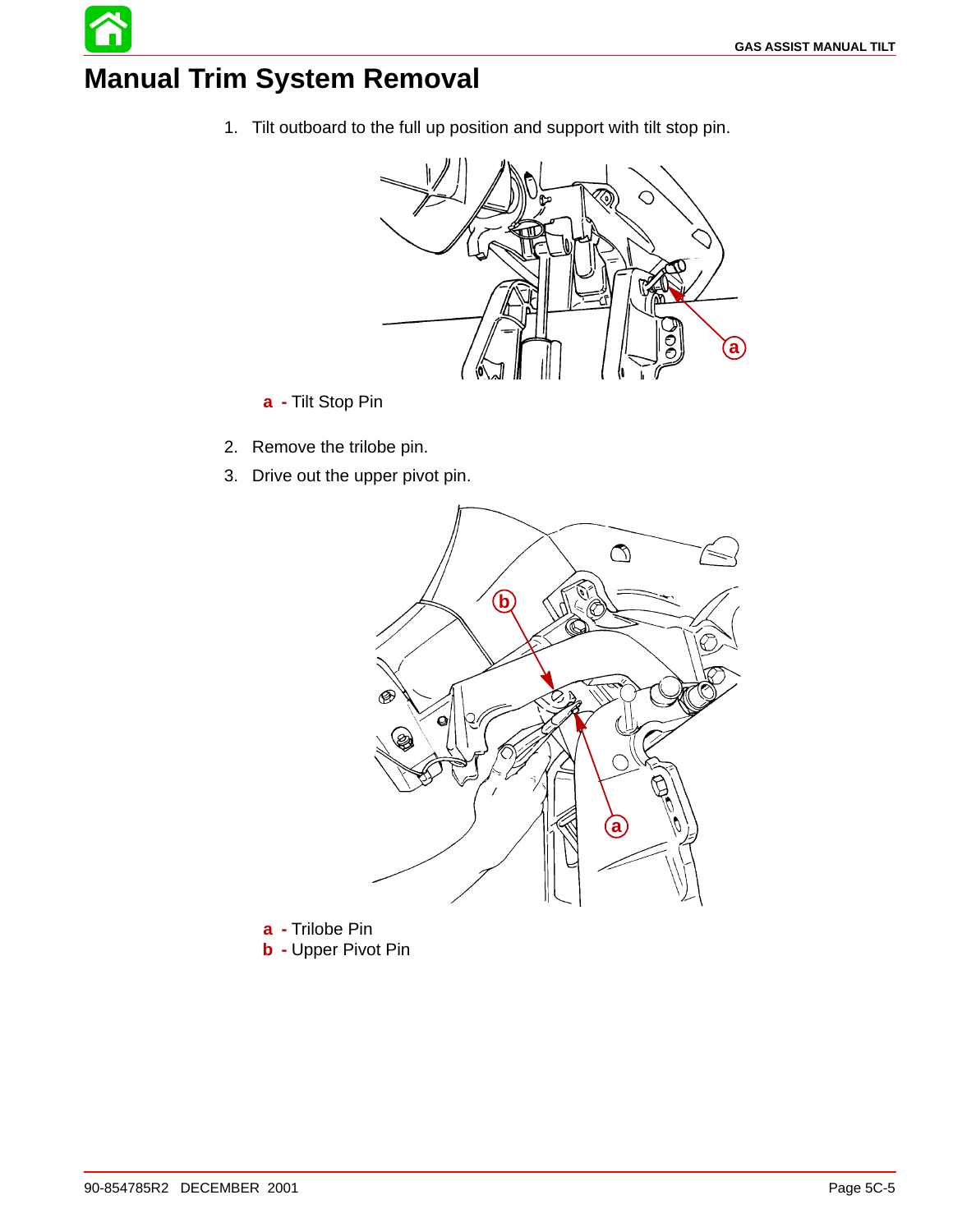

- 4. Disconnect link rod from cam lever.
- 5. Remove tilt lock pin. Remove nuts and washers securing the lower pivot pin. Remove anode screw to remove ground strap. Remove lower anchor pin. Retain the anchor pin bushings from the clamp brackets and trim unit.
- 6. Remove trim unit.



- **a -** Tilt Lock Pin
- **b -** Link Rod
- **c -** Cam Lever
- **d -** Nut (2)
- **e -** Anode Screw/Ground Strap
- **f -** Pivot Pin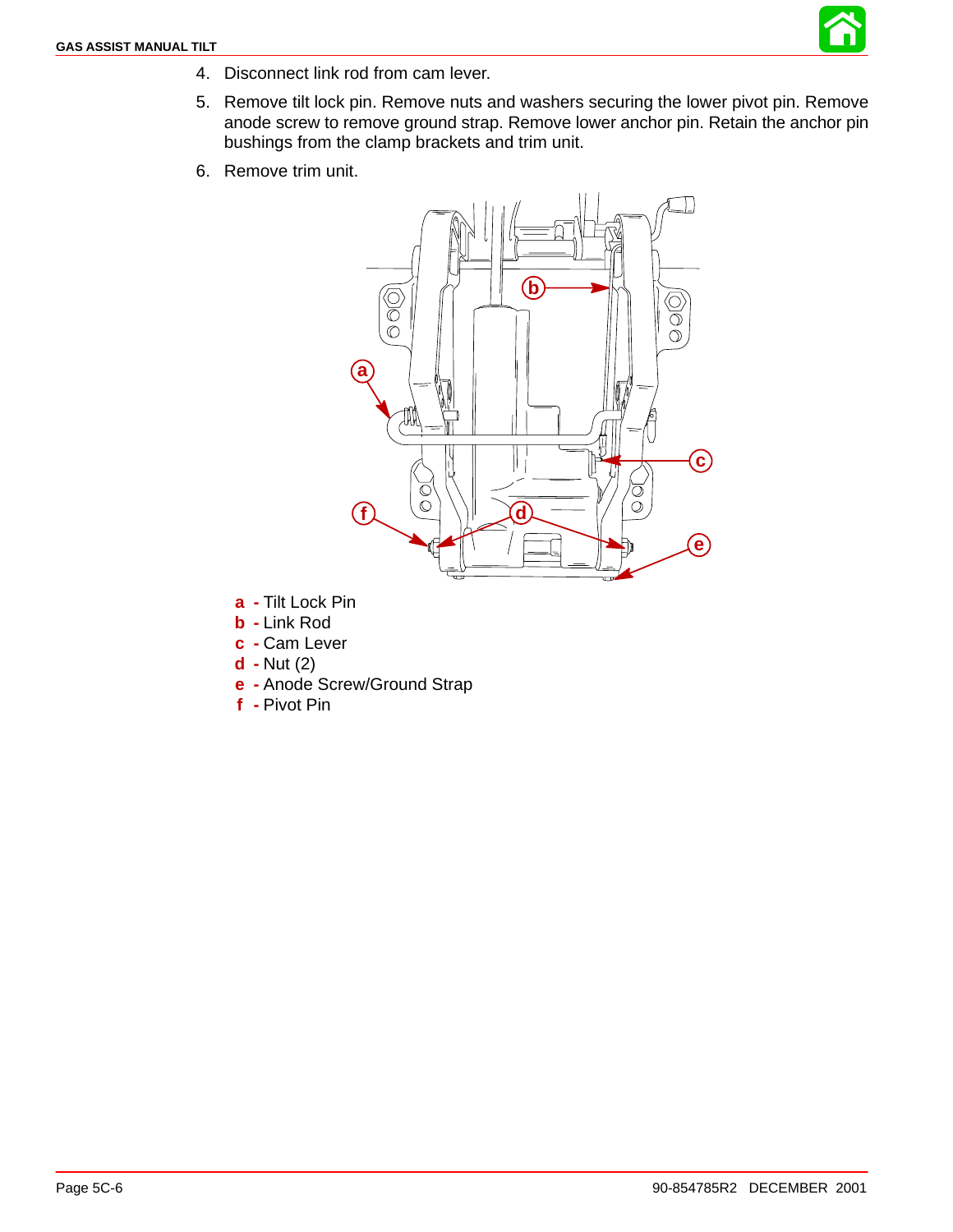## **Manual Trim System Installation**

- 1. Apply 2-4-C Marine Lubricant with Teflon to surface of lower anchor pin and anchor pin hole. Place trim into proper position. Install anchor pin and bushings into anchor pin hole and clamp brackets. Install nuts and washers to anchor pin and tighten securely. Install ground strap and anode screw.
- 2. Install tilt lock pin.



- **a -** Tilt Lock Pin
- **b -** Nut (2)
- **c -** Anode Screw/Ground Strap
- **d -** Pivot Pin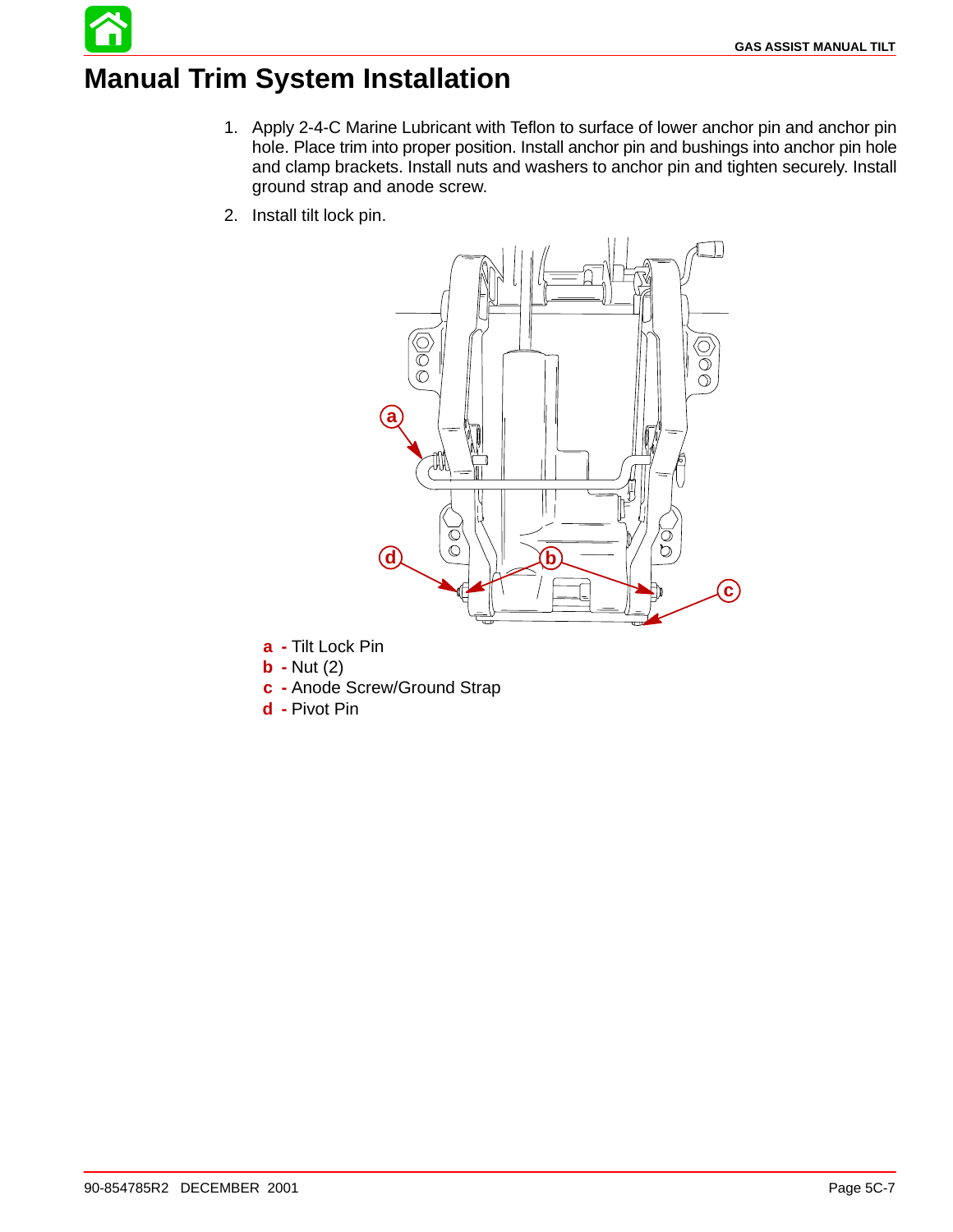

- 3. Apply 2-4-C Marine Lubricant with Teflon to surface of upper pivot pin, pivot hole and shock rod hole.
- 4. Position trim into position and drive pivot pin into swivel bracket and through shock rod until pivot pin is flush with swivel bracket. Drive trilobe pin into its hole until seated.



- **a -** Trilobe Pin **b -** Upper Pivot Pin
- 5. Connect link rod onto cam lever.



**a -** Link Rod **b -** Cam Lever